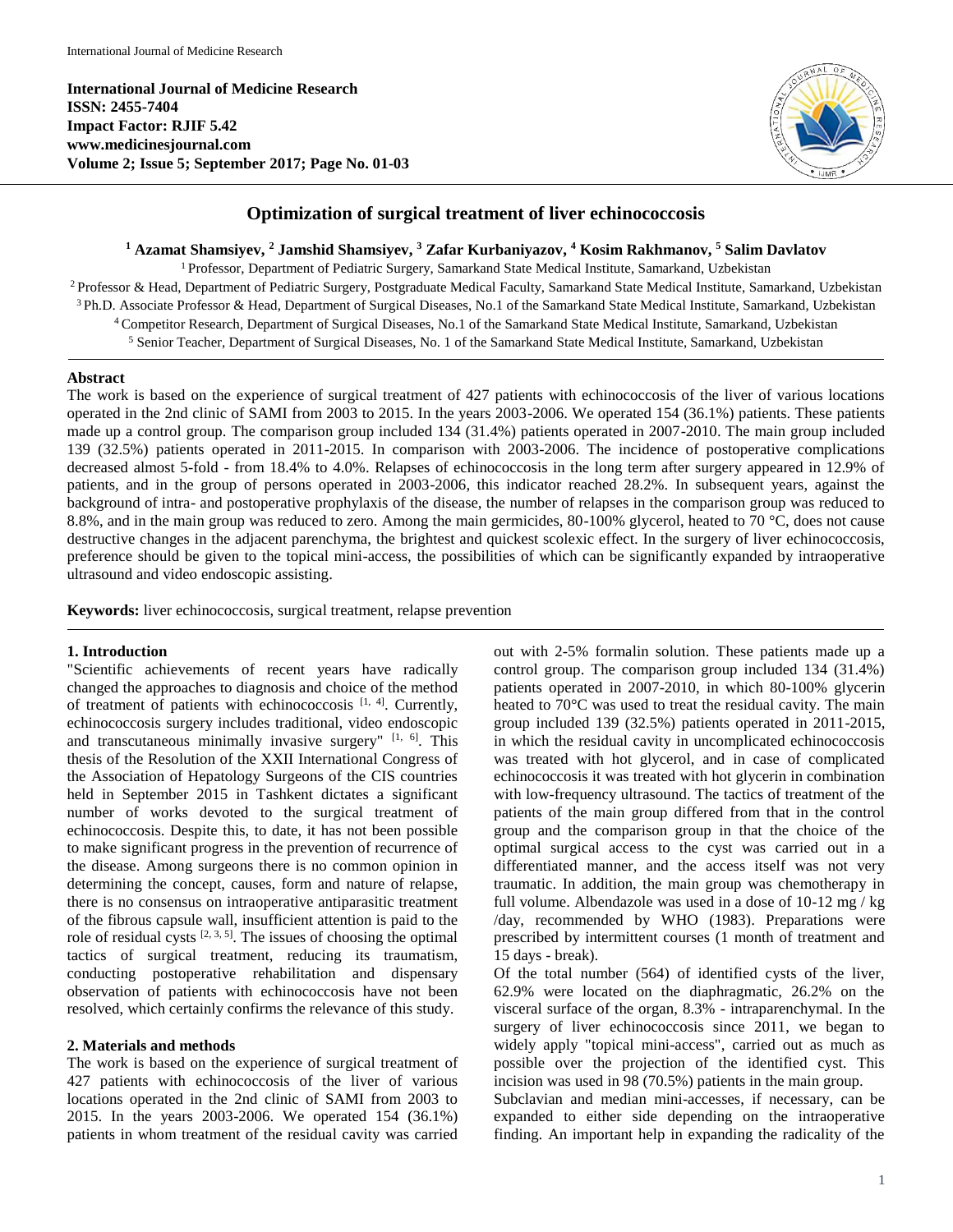operation with the use of topical mini-access is the use of intraoperative ultrasound, which was performed by 39 (39.8%) patients with a positive result in 20.5% of cases. Increasing the angle of operation with a topical mini-access is facilitated by the use of the possibilities of fibro endoscopic techniques for a thorough revision of the residual cavity, which allows you to examine the pockets, chambers and folds of the fibrous capsule difficult to access for immediate imaging, to identify and remove residual germ cells and fragments of the cuticular Shell. Fibro endoscopic assisting was performed in 23 (23.5%) of 98 patients, mainly in individuals with daughter cysts.

The absolute majority of our echinococcectomy (99.5%) had an organ-preserving character, and only 0.5% of cases had to resort to resection of the left lobe of the liver. At the same

time, 430 (76.2%) of the residual cavities were treated by the type of closed echinococcectomy, and only 131 (23.3%) of the cavity of the fibrous capsules were sealed with a semi-closed drainage method (table 1).

When large cysts with a diameter greater than 4-5 cm were eliminated, we tried to apply immersion sutures in the modification of the clinic (Patent No. 3322, application IH DP 9500498/1 dated May 22, 1995). In more than half of the cases (55.3%), the elimination of the parasite lairs was carried out according to the method modified in our clinic. The proposed technique is most conveniently used for the localization of cysts on the visceral surface of the liver (figure 1). This method is well established as an organ-saving operation for giant cysts that occupy the entire fraction.

| Table 1: Methods of echinococcectomy from the liver |  |  |
|-----------------------------------------------------|--|--|
|-----------------------------------------------------|--|--|

|                                                                                     |                          | <b>Group of patients</b> |            |               |       |               |                            |               |  |
|-------------------------------------------------------------------------------------|--------------------------|--------------------------|------------|---------------|-------|---------------|----------------------------|---------------|--|
| <b>Method of echinococcectomy</b>                                                   | reference                |                          | comparison |               | basic |               | <b>Total deleted cysts</b> |               |  |
|                                                                                     |                          | $\frac{0}{0}$            | abs.       | $\frac{0}{0}$ | abs.  | $\frac{0}{0}$ | abs.                       | $\frac{0}{0}$ |  |
| Ideal echinococcectomy                                                              | $\overline{\phantom{0}}$ | 0,0                      |            | 50,0          |       | 50.0          | 2                          | 0,3           |  |
| Liver resection                                                                     |                          | 100.0                    | ٠          | 0.0           | ۰     | 0.0           |                            | 0,2           |  |
| Closed echinococcectomy (dull suturing of the residual cavity)                      |                          |                          |            |               |       |               |                            |               |  |
| Elimination of the residual cavity by the method of the clinic                      | 64                       | 24.4                     | 94         | 35.9          | 104   | 39,7          | 262                        | 46,4          |  |
| Suture of the residual cavity                                                       | 72                       | 42.8                     | 51         | 30.3          | 45    | 26.8          | 168                        | 29,8          |  |
| Semi-closed echinococcectomy (suturing of the residual cavity to the drainage tube) |                          |                          |            |               |       |               |                            |               |  |
| Elimination of the residual cavity by the method of the clinic                      | 45                       | 50.6                     | 35         | 39.3          | 9     | 10.1          | 89                         | 15,8          |  |
| Suture of the residual cavity                                                       | 15                       | 35,7                     | 5          | 11,9          | 22    | 52.4          | 42                         | 7,4           |  |
| <b>Total Cysts</b>                                                                  | 197                      | 100.0                    | 186        | 100.0         | 181   | 100.0         | 564                        | 100.0         |  |



**Fig 1:** Stages of imposition of immersion sutures in the modification of the clinic: 1) the residual cavity of echinococcus on the right lobe of the liver; 2) the imposition of a submerged suture on the right side of the surgeon wall of the fibrous capsule; 3) application of a seam on the left wall of the capsule; 4) the final stage of suturing the residual cavity.

#### **3. Results**

Improvements in the choice of tactics for the surgical treatment of liver echinococcosis could not but affect the immediate results of management of this category of patients. So, in comparison with 2003-2006. The incidence of postoperative complications decreased almost 5-fold - from